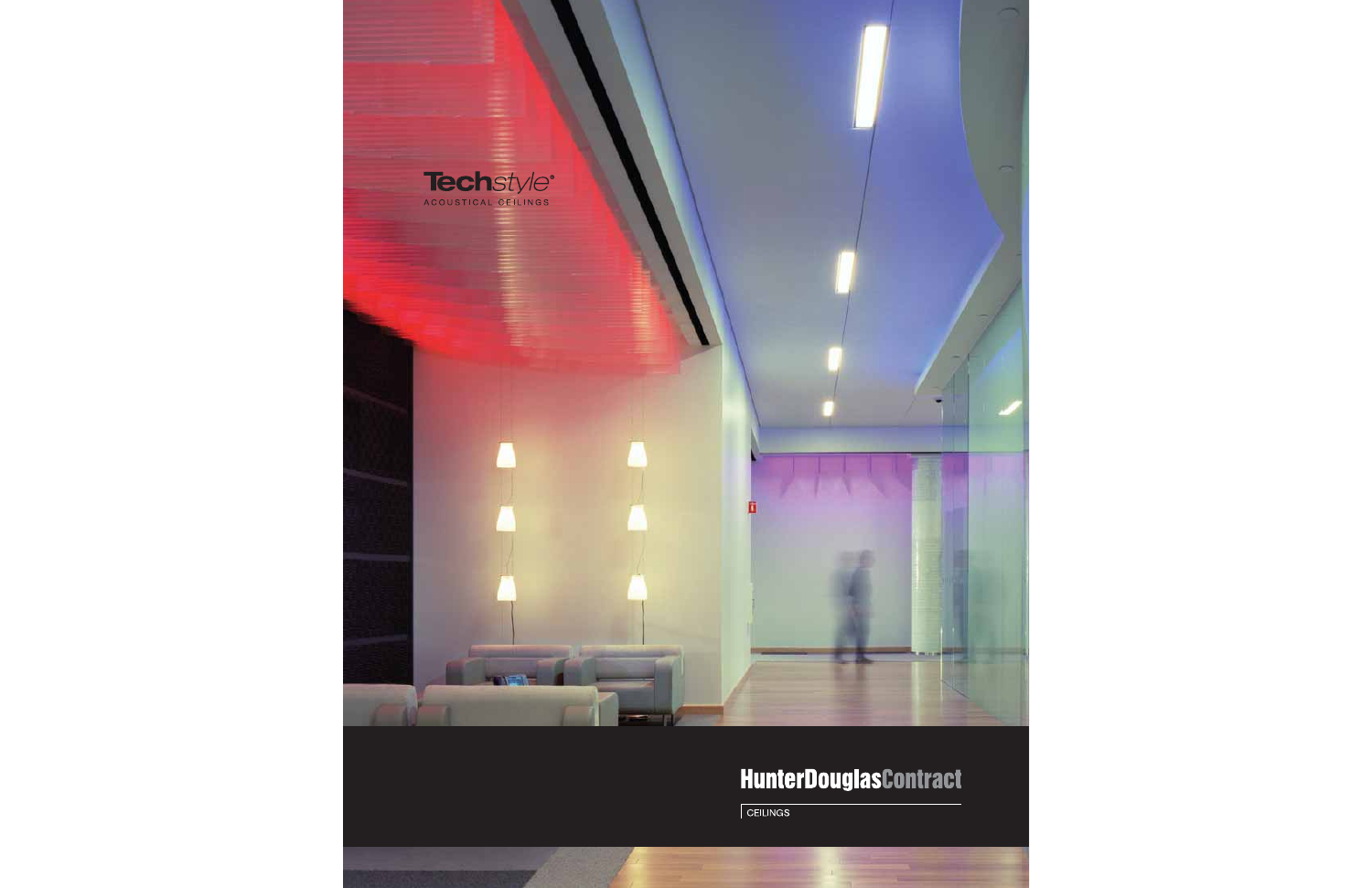

For 80 years, Hunter Douglas Contract has worked with the architecture and design community to set new standards in product design and performance. Continuing this tradition of excellence, Techstyle® Acoustical Ceilings bring unprecedented acoustical performance, aesthetics and accessibility to the industry.

Project: Lida Baday Showroom, New York, NY Architect: Mario Zuliani + Associates Panel: 4'x 4' white

| ILLUMINATION              | $\overline{2}$ |
|---------------------------|----------------|
| <b>ACCESS</b>             | $\overline{4}$ |
| <b>TRIM</b>               | 6              |
| <b>DESIGN FLEXIBILITY</b> | 8              |
| ACOUSTICS 10              |                |
| HVAC/LIGHTING 12          |                |
| TRADITIONAL SERIES 14     |                |
| PRODUCT SPECS 15          |                |
|                           |                |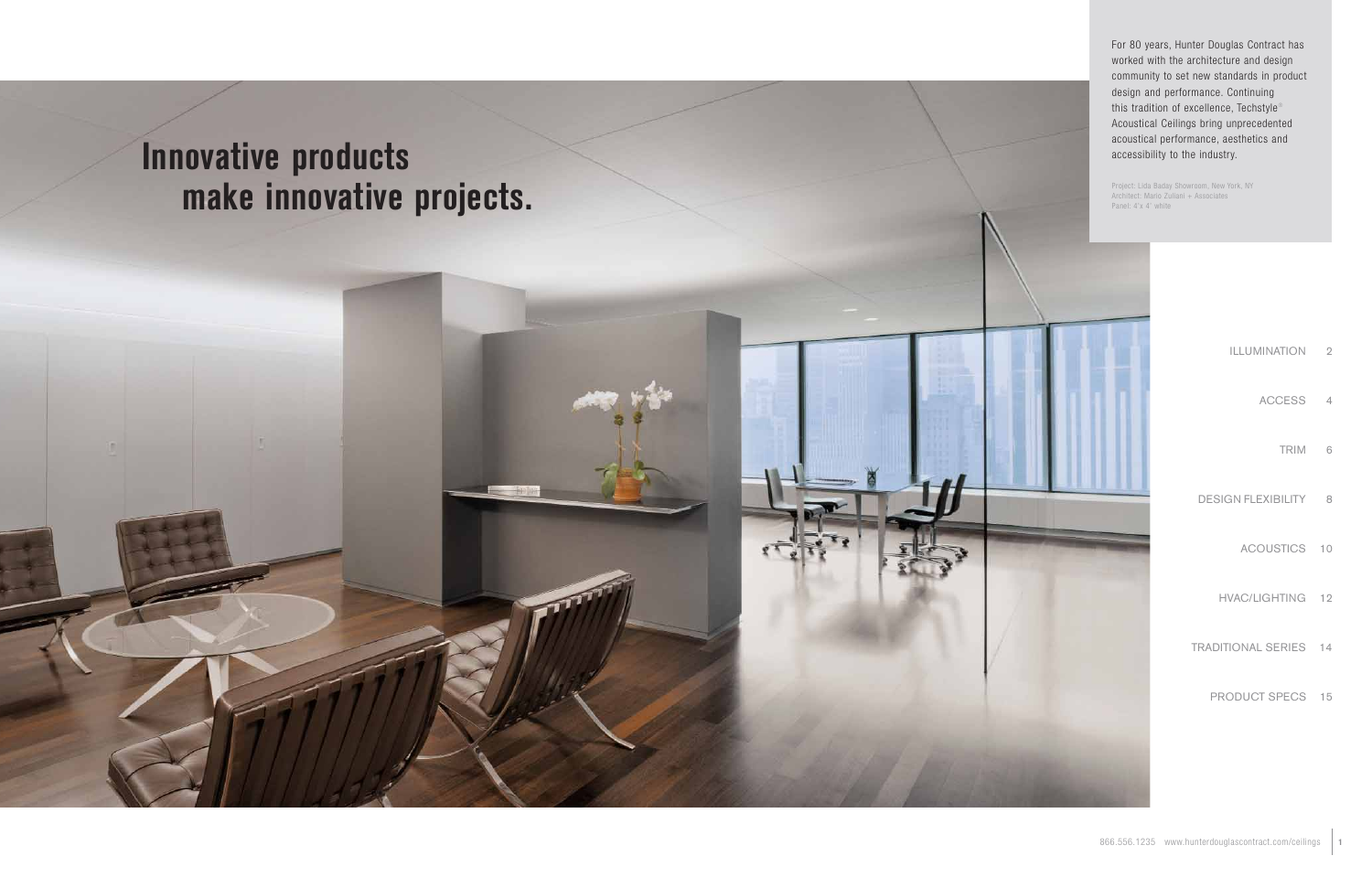# **Designing with light.**

Techstyle® Acoustical Ceilings are designed to maximize the impact of light. The highly reflective smooth textile surface can move daylight into a space or host the projection of exotic colors. Unique combination of panel materials can also create a luminescent glow distinctly defined by the type of fixture, the spacing, and the color of bulbs.

Project: Clayco Headquarters, St. Louis, MO Architect: Clayco/Forum Studio, Inc. Panel: 4'x 4' white



Project: Deloitte Headquarters, Copenhagen, NL Architect: 3XN, Arhus, DK Product: 1200x1200 white



Project: Cisco Systems EBC, San Jose, CA Interior Design: HOK Panel: 4'x 4' white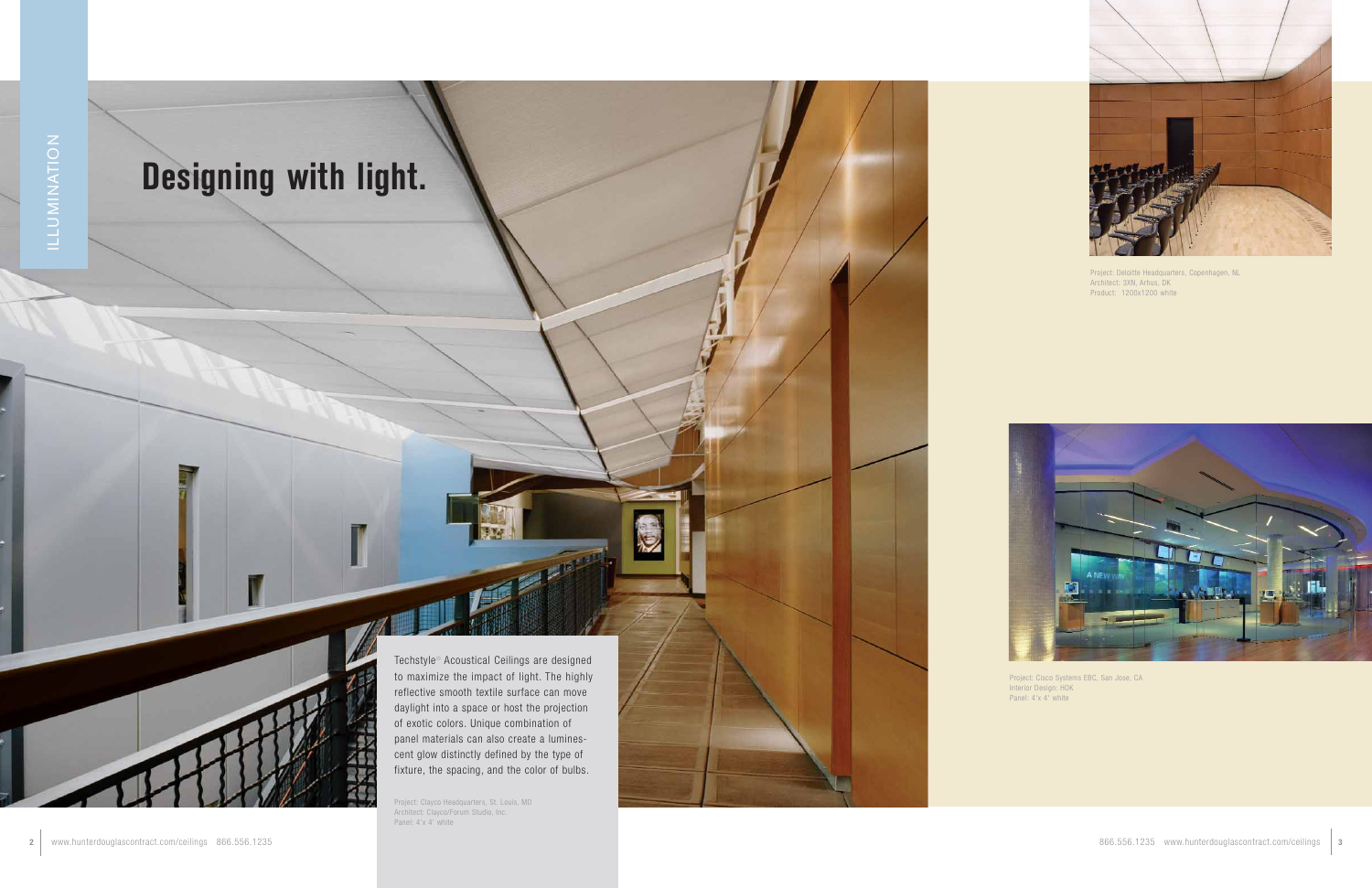

### **ACCESS**

For access, simply apply pressure to either hinge side and the panel will swing down, allowing total access to the plenum.



### **PERIMETER OPTION #1**



Using the Reveal Edge Wall Channel (WT1) creates a 1/8" reveal from the wall to the panel. This channel may be curved to a concave or convex radius of 36".

### **PERIMETER OPTION #2**

Two wall angles may also be used for a more traditional appearance.

Techstyle® ceilings offer the easiest access

1"

 $1/8"$   $\rightarrow$   $\begin{array}{c} |1/2" \\ \leftarrow \end{array}$ 



1-1⁄8"

1⁄4"

1-1⁄8"

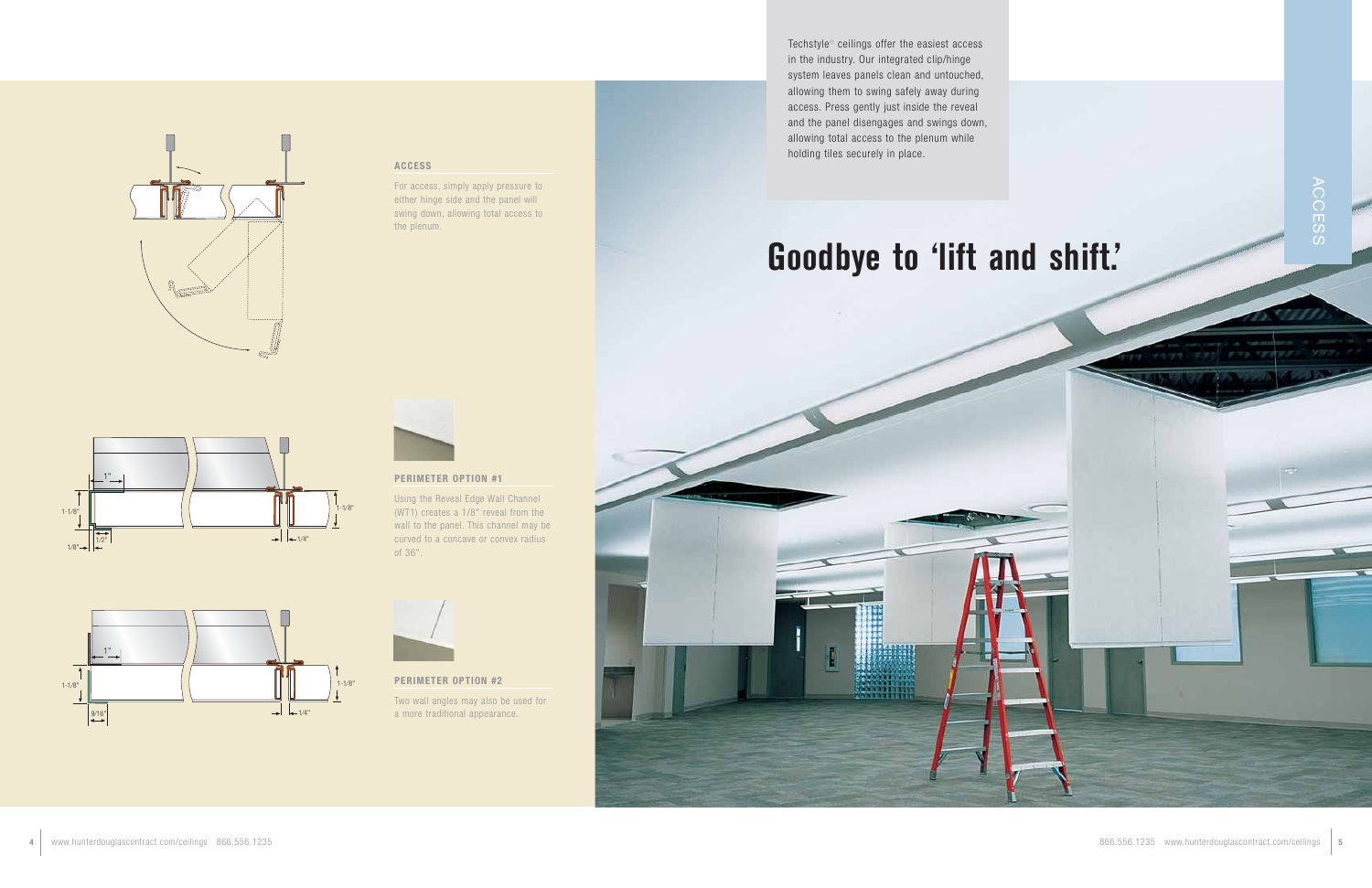## **The perfect fit.**

Techstyle® Acoustical Ceilings self-aligning panels provide a consistently narrow 1/4" reveal, which ensures uniformity throughout a space. Panels line up as they should, creating a clean, monolithic look.

### Proper ceiling alignment: It's just one more thing we worry about so you don't have to.

Project: John and Mary Pappajohn Higher Education Center, Des Moines, IA Architect: Herbert Lewis Kruse Blunck Architecture Panel: 4'x 4' white

### **CURVED WALL**

Curved wall transitional trim from drywall to suspended ceilings.

### **FLOATING PERIMETER #1**

Trim to create a "floating" ceiling using the Floating Perimeter Trim (TF2, shown in photo on page 8). This trim may be curved to a concave or convex radius of 24".

### **FLOATING PERIMETER #2**

Trim to create a "floating" ceiling using the Floating Perimeter Trim (TF5). This trim may be curved to a concave or convex radius of 40".









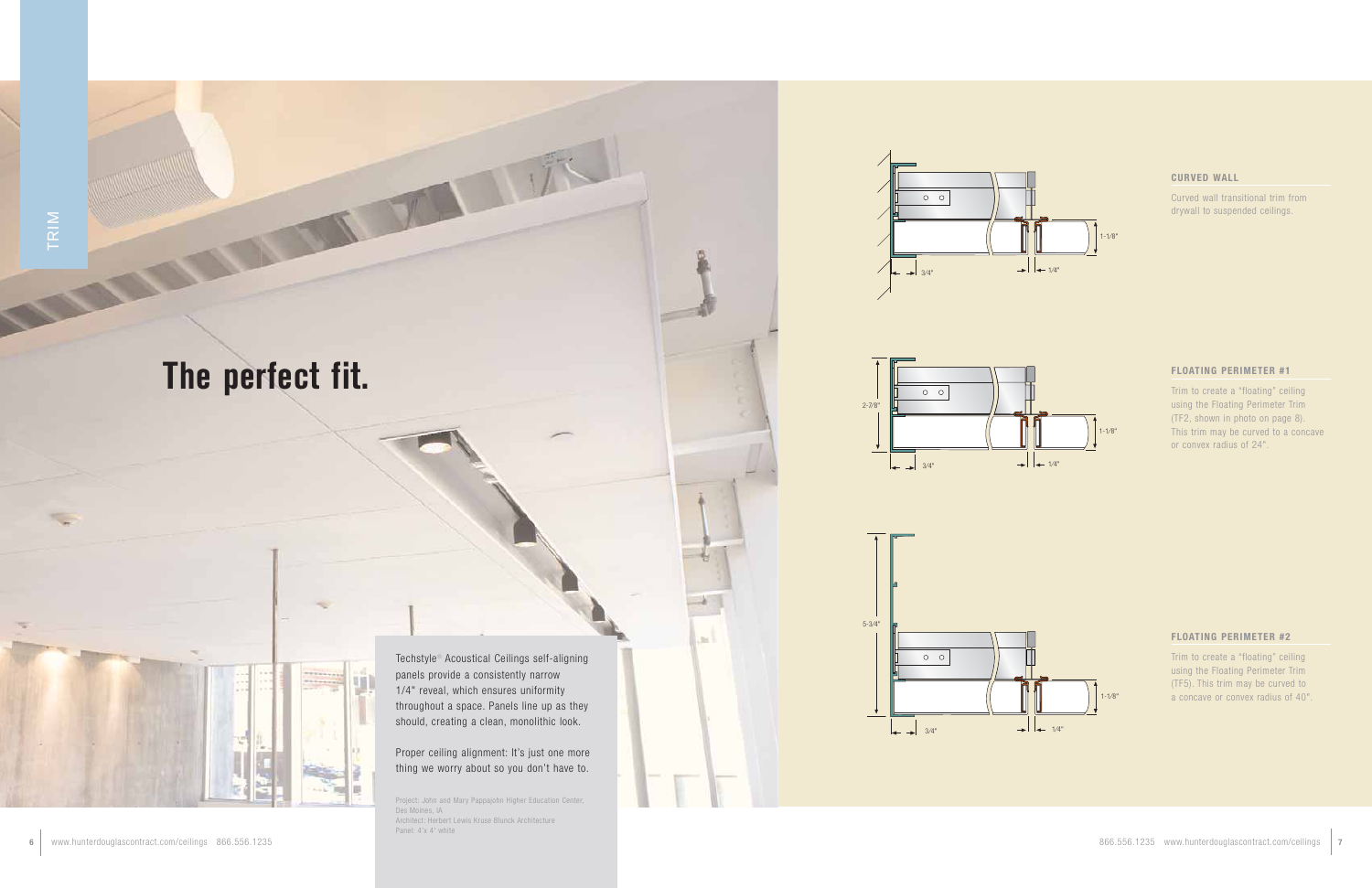**PANEL SIZE**

Panels come in standard sizes from  $2'$  x  $2'$  to  $4'$  x  $6'$  and may be combined to more precisely fit a space.

### **COLOR PALETTE**

Exercise your creativity by combining various colors and sizes of Techstyle Acoustical Ceilings. Above, 4' x 4' panels in white and black are combined to create an interesting checkerboard effect.





### **DIRECT MOUNT**

Techstyle Acoustical Ceilings may be direct or surface-mounted to a hard surface (ceiling or wall) to add acoustics to a space. The narrow reveal is maintained in one or both directions by snapping the panels into the A-mount Rail (AM1). The overall depth of the system is 1.5 inches.



Techstyle® ceilings bring design flexibility to the forefront with panels that come standard in sizes ranging from 2' x 2' to 4' x 6'. Our modular system lets you mix and match sizes to create distinct looks for a room.

Whether your project uses a T-grid or calls for a direct mount, tiles are easy to fieldadjust to fit nearly any application. From islands to curves along a wall, Techstyle Acoustical Ceilings have got you covered.

Project: Denver Art Museum, Frederic C. Hamiton Building, Denver, CO Architect: Studio Daniel Libeskind, Davis Partnership Architects Panel: 2'x 5' off white





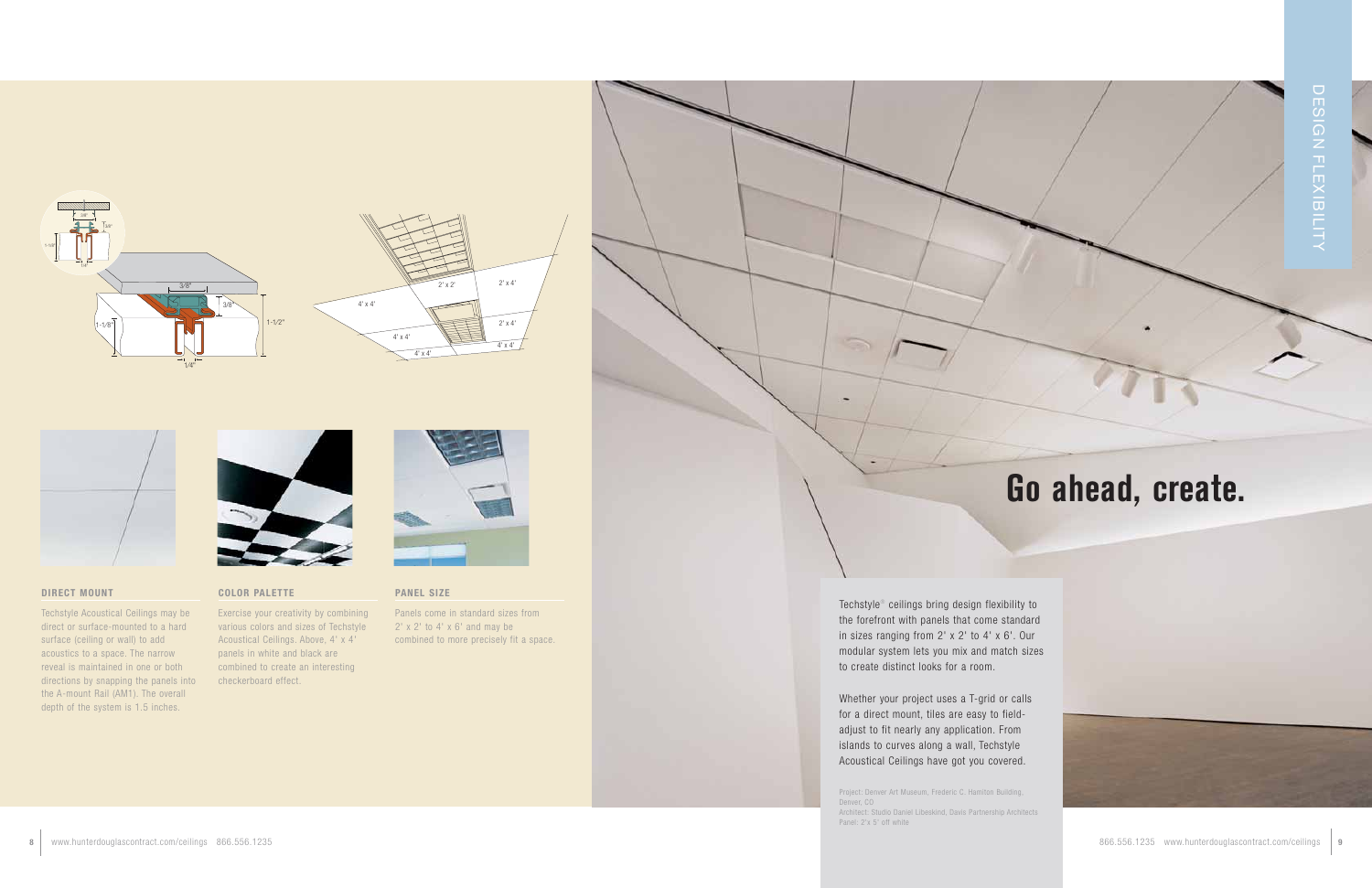Bridging the gap between function and form, Techstyle<sup>®</sup> panels represent a new way of looking at ceilings. The cellular construction provides exceptional acoustical performance in a variety of sizes. Panels that come standard in white, off-white and black offer a multitude of design possibilities.



# **Bringing innovation to new heights.**







### COMPARATIVE NOISE REDUCTION COEFFICIENT (NRC)



**<sup>10</sup>** www.hunterdouglascontract.com/ceilings 866.556.1235 866.556.1235 www.hunterdouglascontract.com/ceilings **<sup>11</sup>**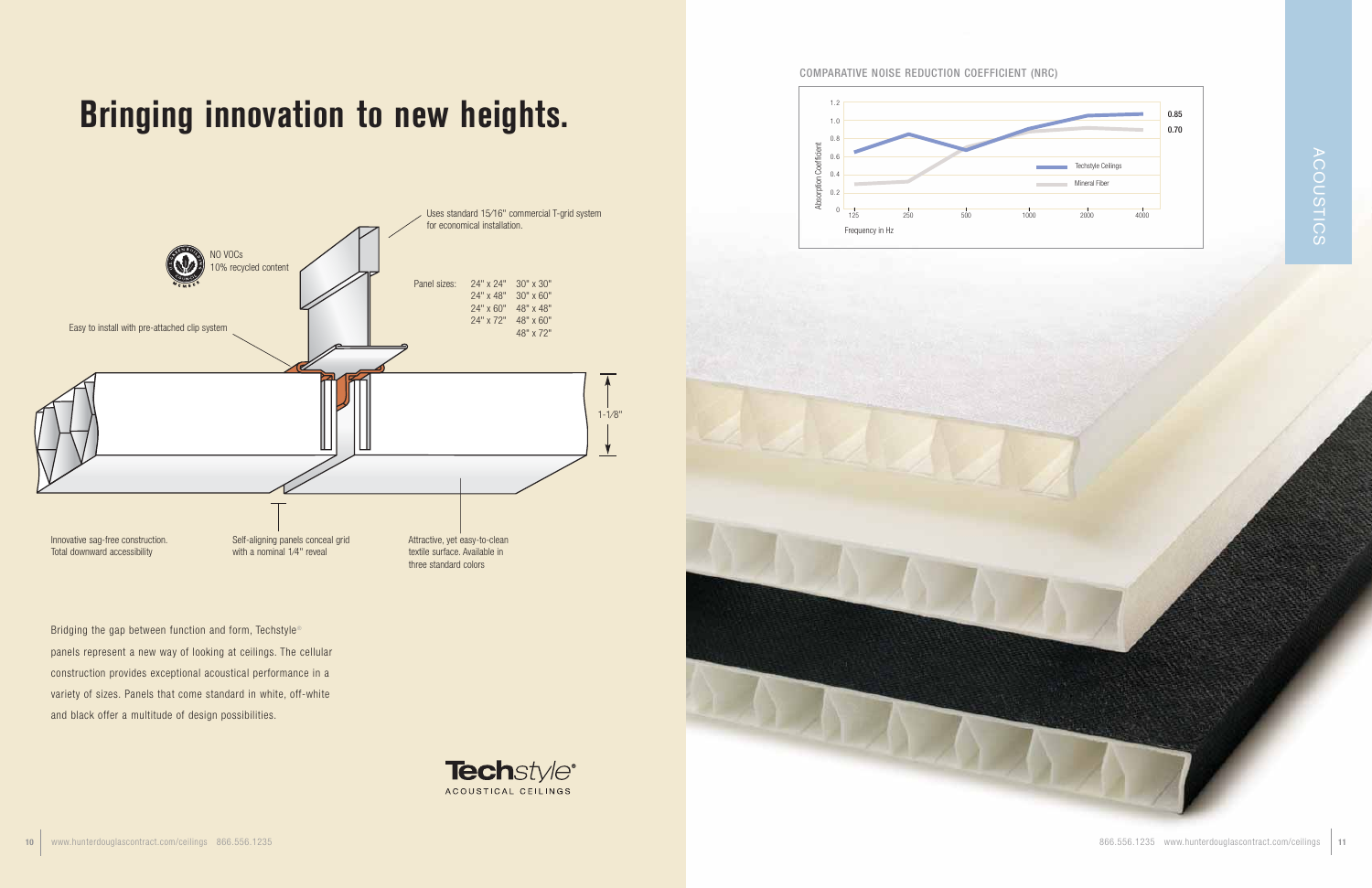

**SQUARE DIFFUSER** The square diffuser shown is Titus Omni Diffuser (2' x 2') Border T.



**CIRCULAR DIFFUSER**

A circular diffuser in the center of 4' x 4' panel. Diffuser shown is the Titus R-Omni Diffuser.



As shown at right, Techstyle ceilings can easily accommodate air bars. Flow bar shown is Titus type 77.

### **CAN LIGHTING**

Common can or down lights integrate easily with Techstyle Acoustical Ceilings.



### **TYPE-G FLUORESCENT**

The Reveal Light Trim (LT) creates a subtle reveal between the recessed (Type-G fluorescent) fixture and the Techstyle panel. This trim is available in modular kits to fit most common fixture sizes.



### **TYPE-M FLUORESCENT**

Type-M fluorescent light fixtures may be suspended level with the surface of the panels.

## **An air of sophistication. A bright idea.**

LIGHTING













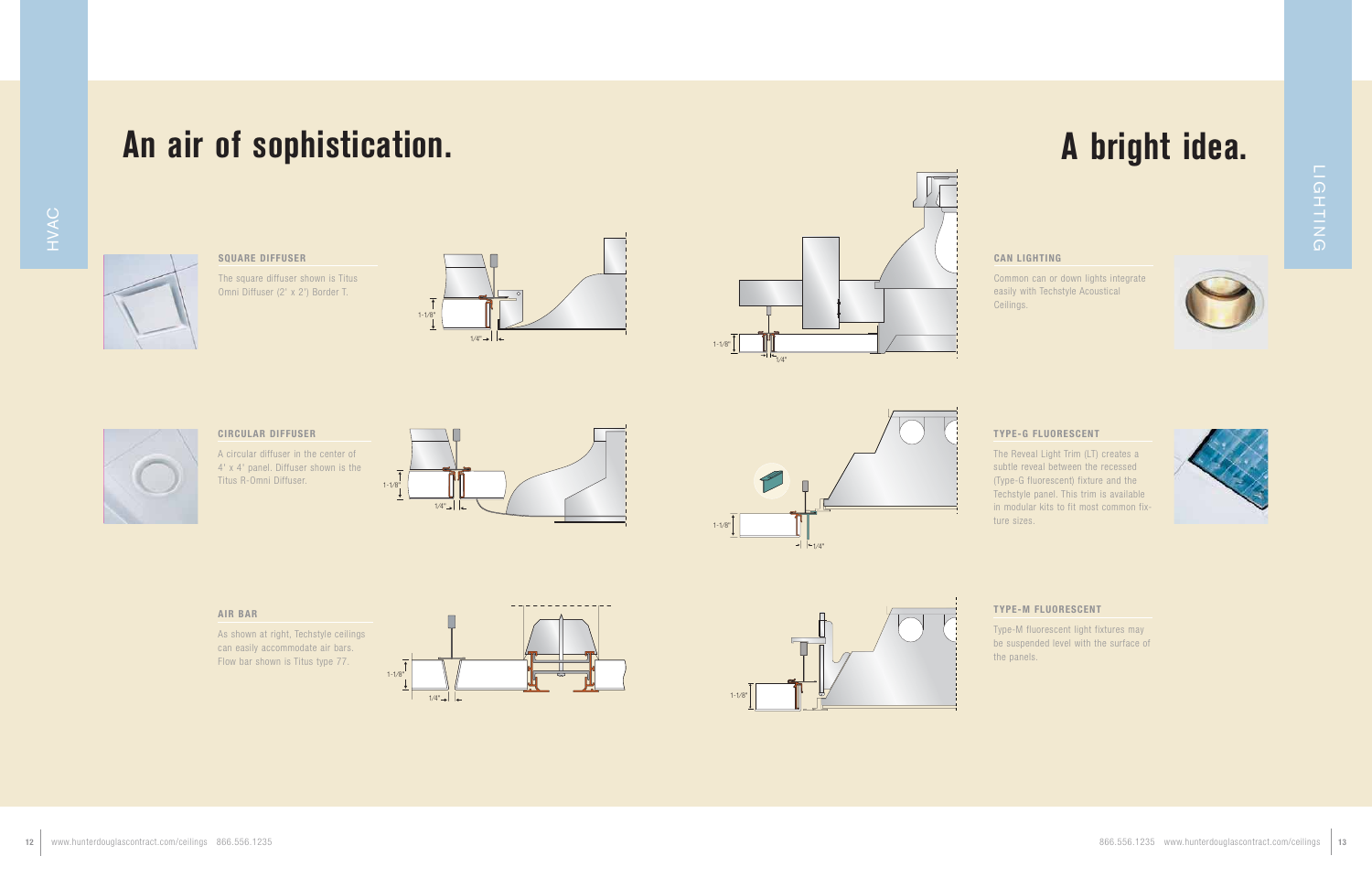| Substrate                                |                  | Acoustical mat        |
|------------------------------------------|------------------|-----------------------|
| Color                                    |                  | White, Off-white and  |
| <b>Surface Finish</b>                    |                  | Polyester Non-woven   |
| <b>Panel Sizes</b>                       | <b>Thickness</b> | $1 - 1/8"$            |
|                                          | <b>Sizes</b>     | 24" x 24"             |
|                                          |                  | 24" x 48"             |
|                                          |                  | 24" x 60"             |
|                                          |                  | 24" x 72"             |
|                                          |                  |                       |
| <b>Acoustical Ratings</b>                | <b>NRC</b>       | 0.85 (ASTM C 423)     |
|                                          | <b>CAC</b>       | 17 w/no backer, (AST  |
| <b>Light Reflectance</b><br>(white only) |                  | LR-1 (77%) (ASTM E 1  |
| <b>Surface Burning</b>                   |                  | Class A(1) (ASTM E 84 |
|                                          | <b>Flame</b>     | $<$ 25                |
|                                          | <b>Smoke</b>     | < 50                  |
| <b>Moisture Resistance</b>               |                  | Resistant to 95% hui  |
| <b>Thermal Resistance</b>                |                  | N/A                   |
| <b>Fungal Resistance</b>                 |                  | Resistant (ASTM C 133 |
| <b>Weight of Panel</b>                   |                  | 0.30 pounds per squ   |
| Warranty                                 |                  | 10 year limited       |
| <b>MEA</b>                               |                  | Acceptance (376-02    |
| <b>ICC</b>                               |                  | Approval (ER-6138)    |
| <b>CHPS</b>                              |                  | Passed                |
| *Test results available upon request     |                  |                       |

| Old grid. New ceiling.                                                                                                                                                                                                                                                                                                                                                                                                                                                          | <b>TRADITIONAL SERIES</b>                           |                                       | <b>Available Sizes</b>        | <b>Techstyle®</b><br>ACOUSTICAL CEILINGS<br><b>PRODUCT SPECIFICATIONS</b> | PRODUCT SPECS<br><b>CLASSIC SERIES</b>                |
|---------------------------------------------------------------------------------------------------------------------------------------------------------------------------------------------------------------------------------------------------------------------------------------------------------------------------------------------------------------------------------------------------------------------------------------------------------------------------------|-----------------------------------------------------|---------------------------------------|-------------------------------|---------------------------------------------------------------------------|-------------------------------------------------------|
|                                                                                                                                                                                                                                                                                                                                                                                                                                                                                 |                                                     |                                       | Flat, Commercial T-Grid       | Substrate                                                                 | Acoustical mat                                        |
|                                                                                                                                                                                                                                                                                                                                                                                                                                                                                 | <b>Panel Sizes</b>                                  | 15/16"                                | 9/16"                         | Color                                                                     | White, Off-white and Black                            |
|                                                                                                                                                                                                                                                                                                                                                                                                                                                                                 | 24" x 24"<br>24" x 48"                              | $\mathcal{L}_{\mathcal{A}}$           | $\sim$                        | <b>Surface Finish</b>                                                     |                                                       |
|                                                                                                                                                                                                                                                                                                                                                                                                                                                                                 | 24" x 60"                                           | $\sim$<br>$\mathcal{L}_{\mathcal{A}}$ | <b>College</b><br><b>Tara</b> | <b>Panel Sizes</b><br><b>Thickness</b>                                    | Polyester Non-woven<br>$1 - 1/8"$                     |
|                                                                                                                                                                                                                                                                                                                                                                                                                                                                                 | 24" x 72"                                           | $\mathcal{L}_{\mathcal{A}}$           | $\mathcal{L}_{\mathcal{A}}$   | <b>Sizes</b>                                                              | 24" x 24"<br>30" x 30"<br>Metric sizes are available, |
|                                                                                                                                                                                                                                                                                                                                                                                                                                                                                 | 24" x 96"                                           | $\mathcal{L}_{\mathcal{A}}$           | N/A                           |                                                                           | please consult factory.<br>30" x 60"<br>24" x 48"     |
| Techstyle <sup>®</sup> Traditional Series tiles offer                                                                                                                                                                                                                                                                                                                                                                                                                           | 30" x 30"                                           | <b>The Co</b>                         | $\sim$                        |                                                                           | 48" x 48"<br>24" x 60"                                |
| the same innovative panel as a lay-in                                                                                                                                                                                                                                                                                                                                                                                                                                           | 30" x 60"                                           | <b>The State</b>                      | <b>The State</b>              |                                                                           | 48" x 60"<br>24" x 72"                                |
| for a more traditional appearance.<br>Traditional Series tiles work with your                                                                                                                                                                                                                                                                                                                                                                                                   | 30" x 72"                                           | T.                                    | <b>College</b>                |                                                                           | 48" x 72"                                             |
| existing grid and accommodate all                                                                                                                                                                                                                                                                                                                                                                                                                                               | 48" x 48"                                           | $\mathcal{L}_{\mathcal{A}}$           | <b>The State</b>              | <b>NRC</b><br><b>Acoustical Ratings</b>                                   | 0.85 (ASTM C 423)                                     |
| standard features without sacrificing<br>options, acoustical performance or                                                                                                                                                                                                                                                                                                                                                                                                     | 48" x 60"                                           | $\sim$                                | <b>The State</b>              | CAC                                                                       | 17 w/no backer, (ASTM E 1414)                         |
| flexibility.                                                                                                                                                                                                                                                                                                                                                                                                                                                                    | 48" x 72"                                           | T.                                    | m.                            | <b>Light Reflectance</b>                                                  | LR-1 (77%) (ASTM E 1477)                              |
|                                                                                                                                                                                                                                                                                                                                                                                                                                                                                 | Metric sizes are available, please consult factory. |                                       |                               | (white only)                                                              |                                                       |
|                                                                                                                                                                                                                                                                                                                                                                                                                                                                                 |                                                     |                                       |                               | <b>Surface Burning</b>                                                    | Class $A(1)$ (ASTM E 84) (ASTM E 1264)                |
|                                                                                                                                                                                                                                                                                                                                                                                                                                                                                 |                                                     |                                       |                               | Flame<br>Smoke                                                            | $<$ 25<br>$50$                                        |
|                                                                                                                                                                                                                                                                                                                                                                                                                                                                                 | 8"                                                  |                                       |                               | <b>Moisture Resistance</b>                                                | Resistant to 95% humidity in 104° F temperature       |
| $\overline{\phantom{a}}$ $\overline{\phantom{a}}$ $\overline{\phantom{a}}$ $\overline{\phantom{a}}$ $\overline{\phantom{a}}$ $\overline{\phantom{a}}$ $\overline{\phantom{a}}$ $\overline{\phantom{a}}$ $\overline{\phantom{a}}$ $\overline{\phantom{a}}$ $\overline{\phantom{a}}$ $\overline{\phantom{a}}$ $\overline{\phantom{a}}$ $\overline{\phantom{a}}$ $\overline{\phantom{a}}$ $\overline{\phantom{a}}$ $\overline{\phantom{a}}$ $\overline{\phantom{a}}$ $\overline{\$ |                                                     |                                       |                               |                                                                           | N/A                                                   |
|                                                                                                                                                                                                                                                                                                                                                                                                                                                                                 |                                                     |                                       |                               | <b>Thermal Resistance</b>                                                 |                                                       |
|                                                                                                                                                                                                                                                                                                                                                                                                                                                                                 |                                                     |                                       |                               | <b>Fungal Resistance</b>                                                  | Resistant (ASTM C 1338)                               |
|                                                                                                                                                                                                                                                                                                                                                                                                                                                                                 |                                                     |                                       | <b>Weight of Panel</b>        | 0.30 pounds per square foot                                               |                                                       |
| TECHSTYLE CEILINGS' ENVIRONMENTAL BENEFITS<br>No VOC's (Volatile Organic Compounds), preserves IAQ (indoor air quality)<br>10% recycled content<br>Durable panels ensure long product lifespan and maximize sustainability<br>$radust (0.20 lb/of)$ means less landfill weats at                                                                                                                                                                                                |                                                     |                                       |                               | Warranty                                                                  | 10 year limited                                       |
|                                                                                                                                                                                                                                                                                                                                                                                                                                                                                 |                                                     |                                       |                               | <b>MEA</b>                                                                | Acceptance (376-02-M)                                 |
|                                                                                                                                                                                                                                                                                                                                                                                                                                                                                 |                                                     |                                       |                               | ICC                                                                       | Approval (ER-6138)                                    |
|                                                                                                                                                                                                                                                                                                                                                                                                                                                                                 |                                                     |                                       |                               | <b>CHPS</b>                                                               | Passed                                                |

## **Old grid. New ceiling.**







### TECHSTYLE CEILINGS' ENVIRONMENTAL BENEFITS

| TRADITIONAL SERIES                                  |                                | <b>Available Sizes</b> |  |  |  |
|-----------------------------------------------------|--------------------------------|------------------------|--|--|--|
|                                                     | <b>Flat, Commercial T-Grid</b> |                        |  |  |  |
| <b>Panel Sizes</b>                                  | 15/16"                         | 9/16"                  |  |  |  |
| 24" x 24"                                           |                                |                        |  |  |  |
| 24" x 48"                                           |                                |                        |  |  |  |
| $24" \times 60"$                                    |                                |                        |  |  |  |
| 24" x 72"                                           |                                |                        |  |  |  |
| 24" x 96"                                           |                                | N/A                    |  |  |  |
| $30" \times 30"$                                    |                                |                        |  |  |  |
| $30" \times 60"$                                    |                                |                        |  |  |  |
| 30" x 72"                                           |                                |                        |  |  |  |
| 48" x 48"                                           |                                |                        |  |  |  |
| 48" x 60"                                           |                                |                        |  |  |  |
| 48" x 72"                                           |                                |                        |  |  |  |
| Metric sizes are available, please consult factory. |                                |                        |  |  |  |

Durable panels ensure long product lifespan and maximize sustainability Lightweight product (0.30 lb/sf) means less landfill waste at end of product life 100% Recyclable



### PRODUCT SPECIFICATIONS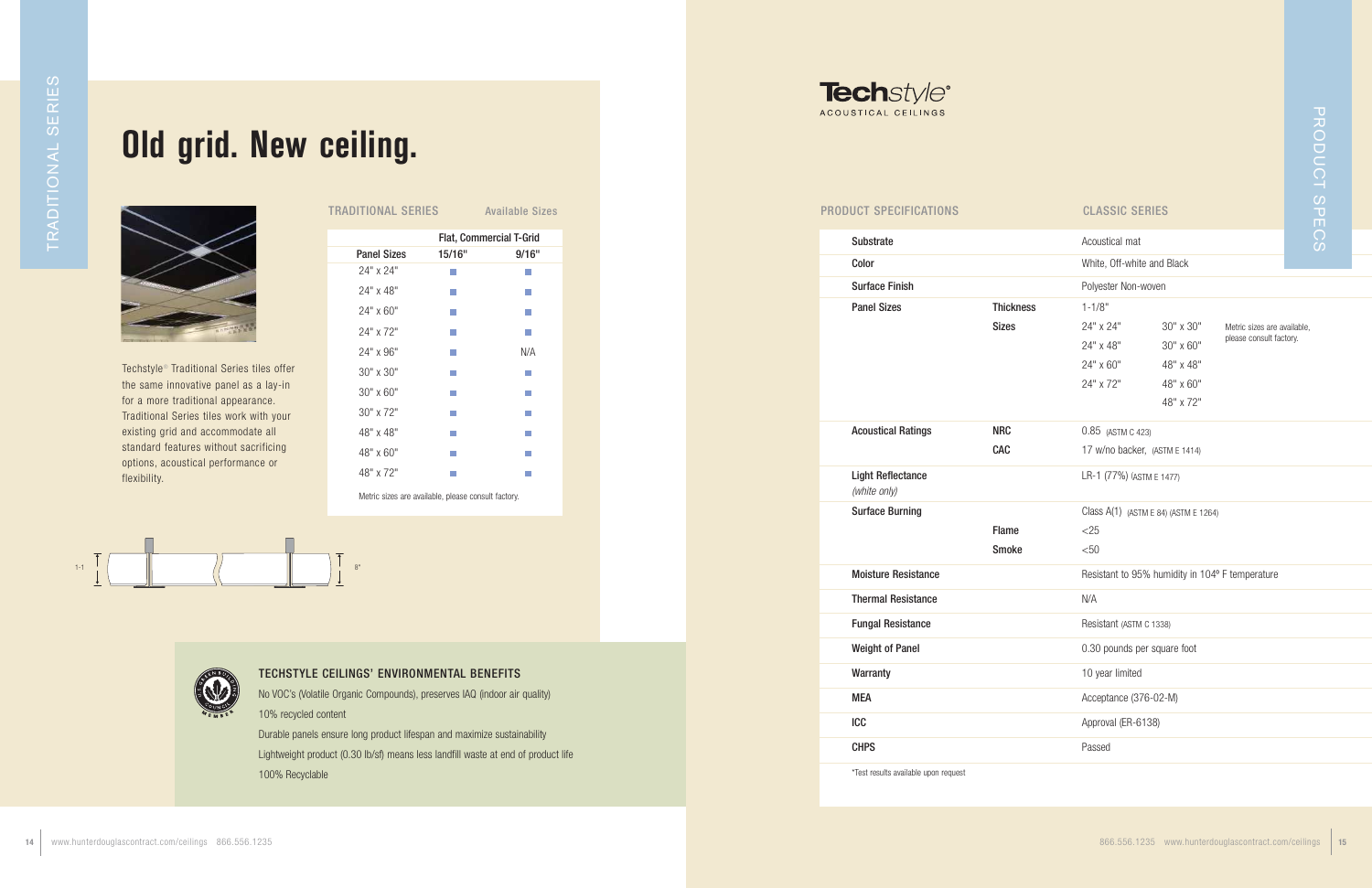Above, Left to Right: BART Station, San Francisco, CA Architect: ED2 International Product: Metal linear ceilings

Greenview School, Greensboro, NC Architect: Calloway, Johnson, Moore & West Product: Metal linear with white oak veneer

Museum of Photographic Arts, San Diego, CA Architect: David Raphael Singer Product: Metal curved plank ceilings

Cover: Cisco Systems EBC, San Jose, CA Interior Design: HOK Panel: 4'x 4' white

### Large Photo, Right: Everett Events Center, Everett, WA Architect: H2K Design and Botesch, Nash & Hall Panel: Techstyle 4' x 4' white







Reebok Headquarters, Canton, MA Architect: NBBJ of Seattle Product: Metal plank and tile ceilings

Ft. Lauderdale Airport, Ft. Lauderdale, FL Architect: HOK Product: Metal screen/baffle

Bondi Icebergs Club, Sydney, Australia Architect: Lazzarini & Pickering Architects Product: Metal acoustical ceiling panels

As architects and designers have expanded the boundaries of design, Hunter Douglas Contract has been there, working alongside them. Our acoustical and metal ceilings systems can be found in some of the world's most recognizable projects. The industry keeps changing, but our principles stay the same.

We've based our products on the idea that to do their finest work, architects and designers need the finest materials.

Innovative products make innovative projects.





## **Learn More**

- Call 866.556.1235 to speak with a specialist
- Visit www.hunterdouglascontract.com/ceilings
- Sign up for *Profiles*, our international email bulletin